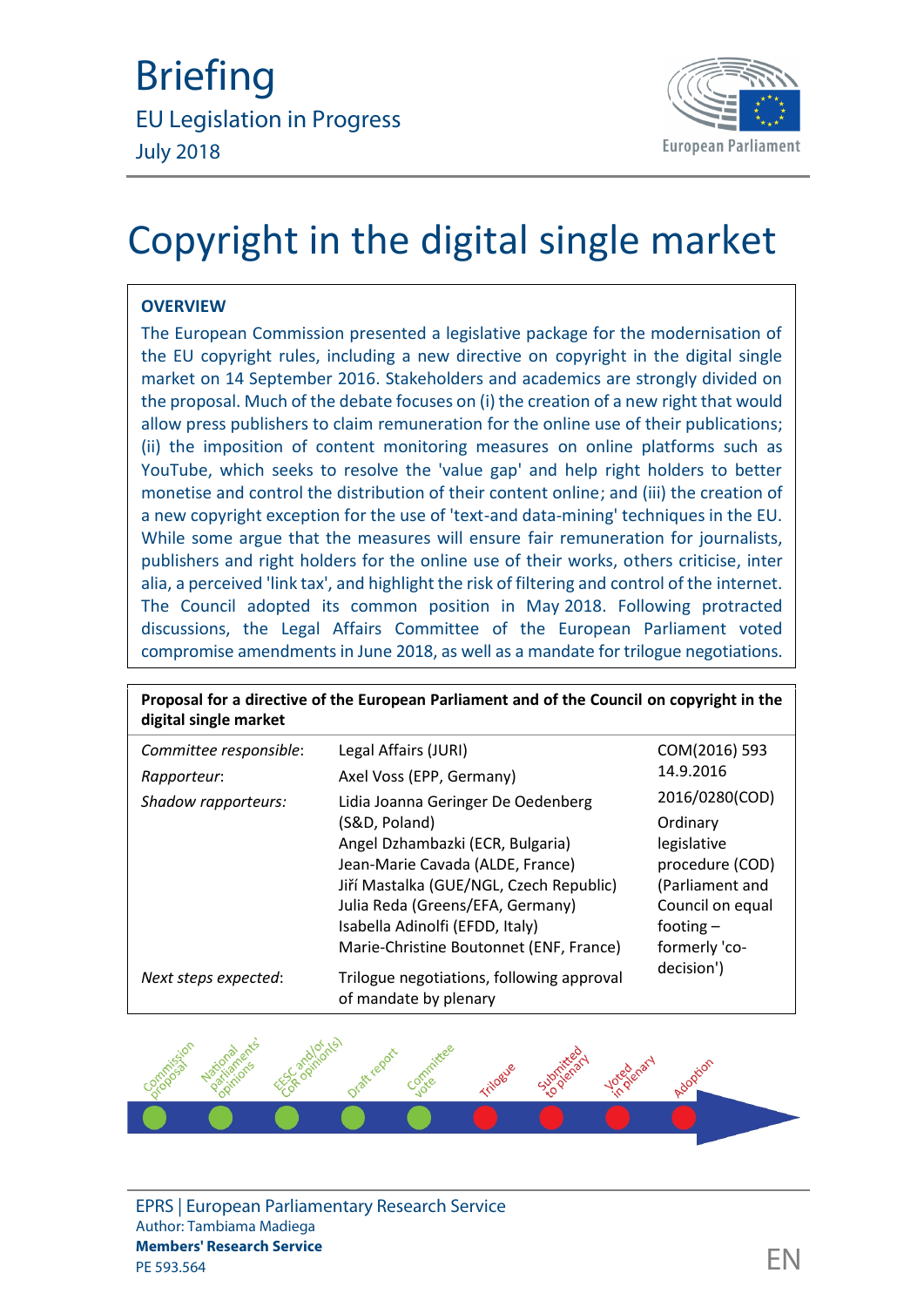# **Introduction**

The emergence of new business models and consumption patterns increasingly characterised by the use of the internet to deliver content cross-border has significant impact on users and the creative industries, and represents a challenge to copyright protection within the internal market. On 14 September 2016, in line with the [digital](http://eur-lex.europa.eu/legal-content/EN/TXT/?qid=1447773803386&uri=CELEX:52015DC0192) single [market strategy,](http://eur-lex.europa.eu/legal-content/EN/TXT/?qid=1447773803386&uri=CELEX:52015DC0192) the European Commission presented a legislative package for the [modernisation of the EU](https://ec.europa.eu/digital-single-market/en/modernisation-eu-copyright-rules?utm_source=twitter&utm_medium=social&utm_content=Digital%20Single%20Market&utm_campaign=copyright) copyright rules, including a new [directive on copyright in the](https://ec.europa.eu/digital-single-market/en/news/proposal-directive-european-parliament-and-council-copyright-digital-single-market) digital single market. The general objective of the EU initiative is to adapt the EU copyright rules to the digital environment that is rapidly changing the way works and other protected subject matter are created, produced, distributed and exploited. The proposed directive supplements the current EU copyright framework, taking into account the increasing digital and cross-border uses of protected content.

# **Existing situation**

Copyright and related rights are exclusive intellectual property rights (IPRs) that protect, except in specific cases, the author's or creator's original work (e.g. book, film, software) and the interests of others such as publishers and broadcasting organisations who contribute to making the works available to the public. The [2001 Copyright Directive](http://eur-lex.europa.eu/legal-content/EN/TXT/?uri=celex:32001L0029) aimed at adapting copyright legislation to technological developments, as well as harmonising certain aspects of the law on copyright within the internal market. However, EU copyright law has struggled to [adapt](http://www.europarl.europa.eu/RegData/etudes/note/join/2014/536333/IPOL-IMPT_NT(2014)536333_EN.pdf) to the digital, online environment. Following a [series of consultations, communication and green papers,](http://ec.europa.eu/internal_market/copyright/copyright-infso/index_en.htm) the Commission concluded that the EU's copyright legislative framework must be modernised.

## **Copyright exceptions in digital and cross-border environment**

Exceptions and limitations listed at [Article 5 of the Copyright Directive](http://bit.ly/1KJGGLk) allow the use of copyrighted works for certain purposes without the authorisation of the author or other rights-holders. However, the list is optional, which means that – apart for the exception for temporary copying – Member States can decide which exceptions and limitations they want to implement. Furthermore, digital technologies allow new types of uses, especially in the field of research, education and preservation of cultural heritage such as online educational activities, and text- and data-mining (TDM), which are not specifically covered by the current EU copyright rules. As a result, there is much legal uncertainty on how to implement some exceptions in the digital environment, and the current EU legal framework does not allow users to benefit from the exceptions on a cross-border basis.<sup>1</sup>

Text- [and data-mining](http://www.copyrightuser.org/understand/exceptions/text-data-mining/) (TDM), which refer to techniques for the exploration and processing of large amounts of text and data, enabling researchers to discover patterns, trends and other information valuable for research, **may infringe copyright in some Member States while being subject to an exception in others** (such as the United Kingdom). This is particularly problematic for [big data industries,](http://www.mckinsey.com/insights/business_technology/big_data_the_next_frontier_for_innovation) for instance in the health and internet sectors, where the analysis and treatment of large datasets are key for innovation and competition. National differences in addressing materials for **[e-learning](http://bit.ly/1P17OLU)** also create **legal uncertainty for educational institutions** wishing to offer e-learning programmes throughout the EU.

#### **Wider and cross-border access to content**

A major problem identified by the Commission in its [impact assessment](https://ec.europa.eu/digital-single-market/en/news/impact-assessment-modernisation-eu-copyright-rules) is the difficulties faced by some stakeholders such as broadcasters, service-providers and cultural institutions for clearing rights and making their content available online in a cross-border context. The Commission's investigations show that there are some contractual blockages linked to licensing practices based on exclusivity of exploitation rights and on the 'release windows'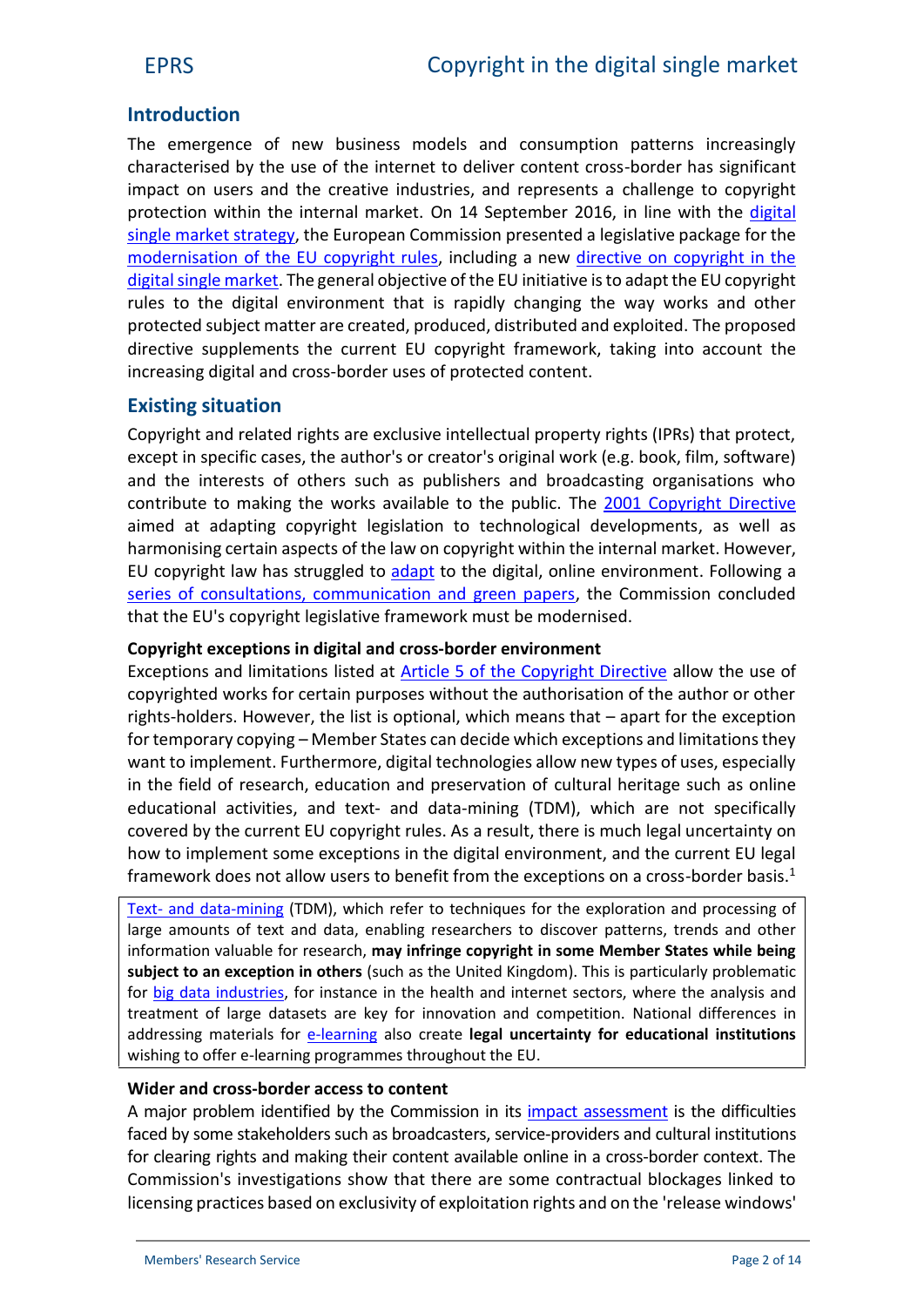system (organising the release of content in different stages for DVD, pay-TV, video-on  $d$ emand – VoD – and mainstream broadcast networks) which greatly limit the online availability of audiovisual works on VoD platforms.<sup>2</sup> As a result, a large proportion of European audiovisual productions are not available on VoD platforms. Similarly, cultural institutions face difficulties in digitising and disseminating their collections to the public across borders. This is especially true for out-of-commerce works (OoC), which are works still covered by copyright protection but are no longer readily available to the public.<sup>3</sup>

# **Publishing industry in the digital world**

The publishing industry is shifting from print to digital. However, the increase in publishers' digital revenues does not compensate for the decline in print revenues.<sup>4</sup> According to the Commission, this is due to various factors, including the inability of publishers to monetise their digital content (while using social media, news aggregators and search engines have become the main ways for consumers to read news online) and the difficulty they face in concluding licences with online service providers for use of their content.<sup>5</sup> Furthermore, publishers face legal uncertainty over their ability to receive compensation for the use of their publications.<sup>6</sup> Despite attempts by some Member States to set up special compensation measures (e.g. ancillary rights), the lack of specific rights for the benefit of publishers weakens their bargaining powers when they negotiate with large online service providers, and threatensthe sustainability of the publishing industries, which invest in publications but do not receive appropriate revenues.<sup>7</sup>

## **Challenges in enforcing copyright and allowing appropriate remuneration for authors and rights-holders in a digital environment (value gap)**

In its impact assessment, the Commission stressed that rights-holders face difficulties when seeking to monetise and control the distribution of their content online, and that there is growing concern about the sharing of the value generated by online content distribution. This has been described as the ['value gap](http://copyrightblog.kluweriplaw.com/2016/10/06/eu-copyright-reform-outside-safe-harbours-intermediary-liability-capsizes-incoherence/?_ga=2.230209564.1213293013.1530093217-1891693461.1522835896)'. Rights-holders fail to determine when users are uploading protected content on platforms, and considerable legal uncertainty surrounds the conclusion of licences and the protection of copyrighted content available online.<sup>8</sup> Furthermore, creators are unable to effectively monitor the use, commercial success and economic value of their works, and therefore to claim for remuneration effectively.<sup>9</sup> The current rules applicable to online platforms for enforcing copyright and allowing appropriate remuneration for authors and rights-holders in a digital environment are also questioned.

The 2000 [E-Commerce Directive](http://eur-lex.europa.eu/legal-content/EN/TXT/?uri=celex:32000L0031) **exempts from liability** (including for copyright infringement) information society service-providers hosting or transmitting illegal content provided by a third party in the European Union (EU) when they qualify as merely **technical, automatic and passive internet intermediaries.** However, there is a lot of **legal uncertainty** and an **unsettled case law** on the exact scope of the activities and providers exempt from liability, which has led many academics to **call for amendment of the current rules**.<sup>10</sup>

# **Parliament's starting position**

The European Parliament, whose Legal Affairs Committee(JURI) has set up a [working](http://www.jurinet.ep.parl.union.eu/jurinet/cms/cache/offonce/home/menu_previous_leg/working_groups_1/copyright_1/working_documents_WGcopy_1) [group on Intellectual Property Rights and Copyright Reform,](http://www.jurinet.ep.parl.union.eu/jurinet/cms/cache/offonce/home/menu_previous_leg/working_groups_1/copyright_1/working_documents_WGcopy_1) has long pleaded for EU copyright legislation to be reviewed, in a number of resolutions, including on [online](http://www.europarl.europa.eu/sides/getDoc.do?pubRef=-//EP//TEXT+TA+P7-TA-2012-0324+0+DOC+XML+V0//EN) distribution [of audiovisual works](http://www.europarl.europa.eu/sides/getDoc.do?pubRef=-//EP//TEXT+TA+P7-TA-2012-0324+0+DOC+XML+V0//EN) (2012) and on [enforcement of Intellectual Property](http://www.europarl.europa.eu/sides/getDoc.do?type=TA&language=EN&reference=P8-TA-2015-0220) [Rights](http://www.europarl.europa.eu/sides/getDoc.do?type=TA&language=EN&reference=P8-TA-2015-0220) (2015).

On 9 July 2015, the Parliament adopted a resolution on [the implementation of](http://www.europarl.europa.eu/sides/getDoc.do?type=TA&language=EN&reference=P8-TA-2015-0273) Directive [2001/29/EC on the harmonisation of certain aspects of copyright and related](http://www.europarl.europa.eu/sides/getDoc.do?type=TA&language=EN&reference=P8-TA-2015-0273)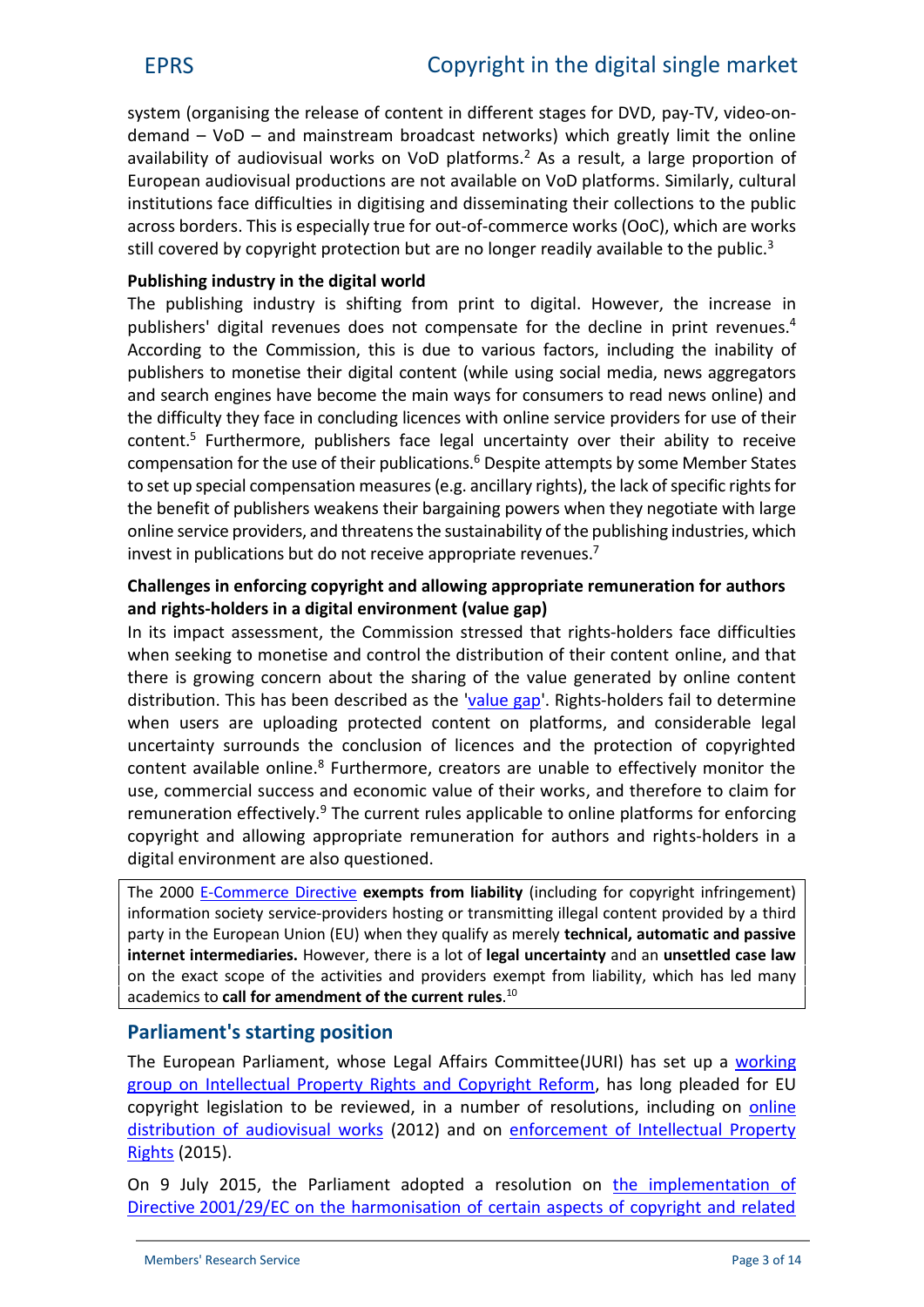[rights in the information society.](http://www.europarl.europa.eu/sides/getDoc.do?type=TA&language=EN&reference=P8-TA-2015-0273) It called upon the Commission to present an ambitious proposal for reform, and invited it, inter alia, to study the impact of the introduction of a single European 'copyright title', to strengthen some exceptions to copyright protection (especially for institutions of public interest such as libraries, and for research and education purposes) and to examine carefully the possibility of making certain exceptions mandatory. The Parliament also urged the Commission to propose ways to improve the cross-border accessibility of services and copyrighted content for consumers and in the interest of cultural diversity. Furthermore, in its 19 January 2016 resolution, [towards a](http://www.europarl.europa.eu/sides/getDoc.do?type=TA&reference=P8-TA-2016-0009&language=EN&ring=A8-2015-0371) digital [single market](http://www.europarl.europa.eu/sides/getDoc.do?type=TA&reference=P8-TA-2016-0009&language=EN&ring=A8-2015-0371) act, the Parliament welcomed the Commission's commitment to modernise the current copyright framework to adapt it to the digital age, and urged the Commission to assess the role of online platforms in fighting illegal content on the internet. It also emphasised that the principle of territoriality remains an essential element of the copyright system in the EU, and stressed the approach for tackling geo blocking and fostering cross-border online services should protect cultural diversity and the industry's economic model.

# **European Council starting position**

It its [25-26 June 2015](http://www.consilium.europa.eu/en/press/press-releases/2015/06/26-euco-conclusions/) and [28 June 2016](http://www.consilium.europa.eu/en/press/press-releases/2016/06/28-euco-conclusions/) conclusions, the European Council advocated a swift reform of the copyright and audiovisual frameworks. It called on the Commission to guarantee portability and facilitate cross-border access to online material protected by copyright, while ensuring a high level of protection of intellectual property rights, taking cultural diversity into account, and helping creative industries to thrive in a digital context.

# **Preparation of the proposal**

The Commission carried out a review of the existing copyright EU framework between 2013 and 2016, and launched several public consultations.<sup>11</sup> On this basis, it has identified a number of [actions](http://ec.europa.eu/priorities/digital-single-market_en) in the field of copyright, as part of its strategy to achieve a fully functioning digital single [market,](http://ec.europa.eu/priorities/digital-single-market_en) in particular the modernisation of EU copyright law. The Commission also conducted a set of [legal](http://ec.europa.eu/internal_market/copyright/studies/index_en.htm) and [economic](http://ec.europa.eu/internal_market/copyright/docs/studies/131001-study_en.pdf) studies on the application of Directive 2001/29/EC, on the economic impacts of adapting some exceptions and limitations, on the legal framework of text- and data-mining and on the remuneration of authors and performers. Furthermore, [Eurobarometer](https://ec.europa.eu/digital-single-market/en/news/eurobarometer-internet-users-preferences-accessing-content-online) survey data were gathered on internet users' preferences for accessing content online. Finally, the Commission conducted an impact [assessment](https://ec.europa.eu/digital-single-market/en/news/impact-assessment-modernisation-eu-copyright-rules). In 2015 EPRS published an [Implementation Assessment](http://www.europarl.europa.eu/RegData/etudes/STUD/2015/558762/EPRS_STU(2015)558762_EN.pdf) [on the implementation, application and effects of the](http://www.europarl.europa.eu/RegData/etudes/STUD/2015/558762/EPRS_STU(2015)558762_EN.pdf) Information Society Directive [2001/29/EC](http://www.europarl.europa.eu/RegData/etudes/STUD/2015/558762/EPRS_STU(2015)558762_EN.pdf) and of its related instruments, as well as three European Added Value briefing papers suggesting possible options for reform. EPRS also published a briefing [EU](http://www.europarl.europa.eu/RegData/etudes/BRIE/2015/568348/EPRS_BRI%282015%29568348_EN.pdf) [copyright reform: revisiting the principle of territoriality.](http://www.europarl.europa.eu/RegData/etudes/BRIE/2015/568348/EPRS_BRI%282015%29568348_EN.pdf)

# **The changes the proposal would bring**

## **Legal basis**

The Commission does not make use of [Article](http://www.lisbon-treaty.org/wcm/the-lisbon-treaty/treaty-on-the-functioning-of-the-european-union-and-comments/part-3-union-policies-and-internal-actions/title-vii-common-rules-on-competition-taxation-and-approximation-of-laws/chapter-3-approximation-of-laws/386-article-118.html) 118 TFEU (which creates a specific [competence](http://bit.ly/1Jybs8V) for the EU in the IPR field) as the legal basis for new legislation, but instead proposes to rely on **[Article 114 TFEU](http://eur-lex.europa.eu/legal-content/EN/TXT/HTML/?uri=CELEX:12008E114&from=EN)** conferring on the EU the power to adopt measures that have as their object the establishment and functioning of the internal market. The same legal basis was used for the Information Society Directive 2001/29/EC, which harmonises the rights relevant for online dissemination of content (notably the reproduction and making available rights). A new directive would allow the necessary margin of manoeuvre for Member States to implement modifications of the existing directives.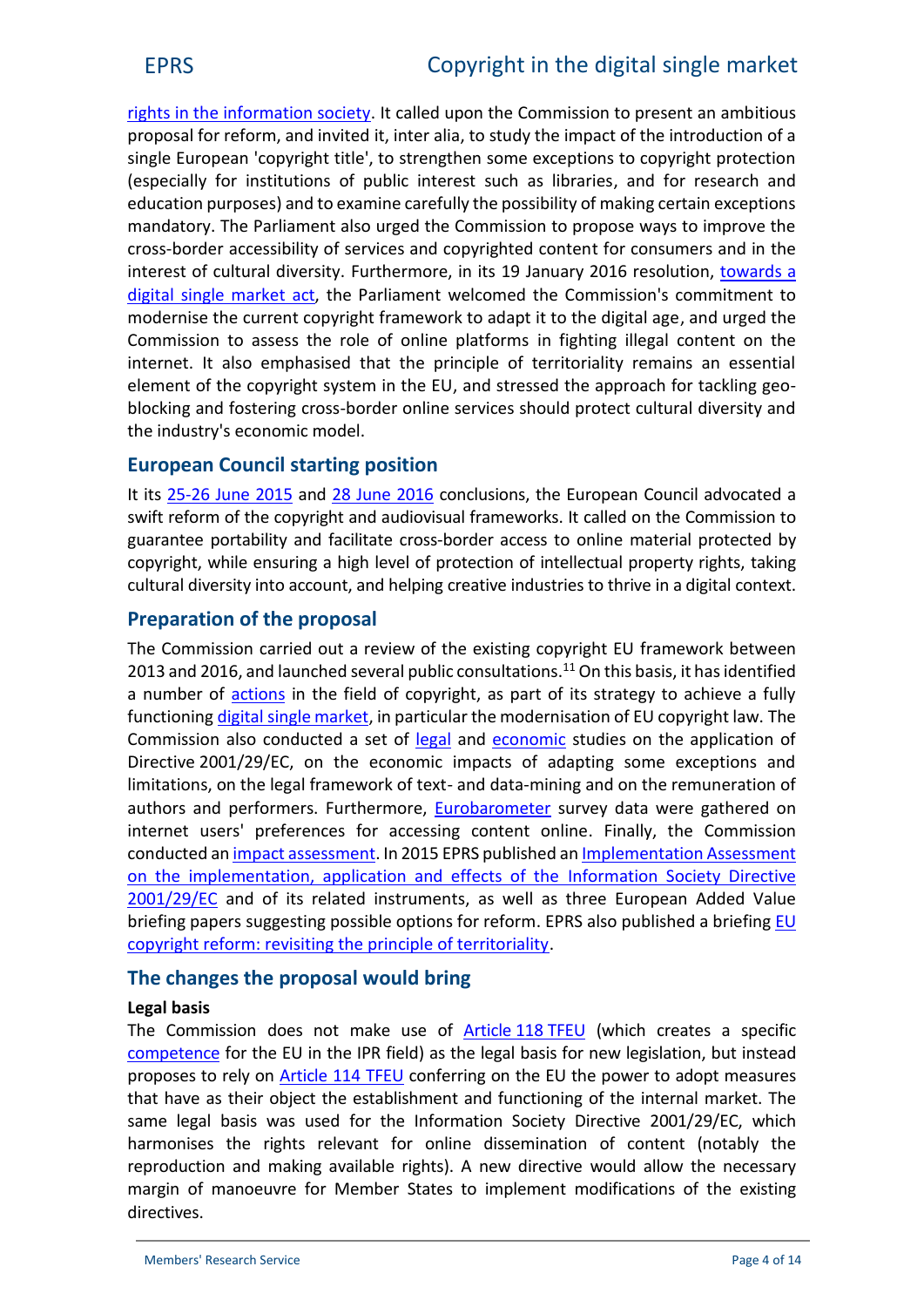## **Exceptions and limitations**

The new copyright directive proposal includes new measures to adapt certain exceptions and limitations to the digital and cross-border environment. Three new mandatory exceptions would be introduced in EU law.

#### *Text- and data-mining*

Member States are required to introduce in their national law a new mandatory copyright exception to the right of reproduction and the right to prevent extraction from a database (see Article 3). This new exception would allow research organisations to carry out text and data-mining (TDM) of copyright-protected content to which they have lawful access for the purposes of scientific research (e.g. scientific publications to which they have subscribed) without the need for prior authorisation.<sup>12</sup> The new text- and data-mining exception would, however, be implemented only for the benefit of universities or research centres which are not for profit, or act in the context of a public-interest mission recognised by the state (for a commercial or non-commercial purpose). The exception would also apply to research organisations engaged in public-private partnerships with commercial companies, but not to commercial companies (see Article 2). Rights-holders have no right to restrict the use of their data contractually or to receive compensation. However, they are allowed to implement measures to mitigate the risks concerning the security and integrity of the system or database hosting the data.

#### *Teaching activities*

Member States are required to introduce in their national law a new copyright exception or limitation to the rights of reproduction, communication and making material available to the public for the purpose of illustration for teaching (see Article 4). The new exception would benefit all educational establishments that pursue their activity for a non commercial purpose, and cover both use through digital means in the classroom and online use through a secure electronic network (e.g. intranet). The proposed directive would introduce a specific legal mechanism to ensure the new teaching exceptions apply in cross-border situations. However, the new rules do not fully harmonise the scope of the teaching exception in the EU, and leave Member States the possibility to subject the application of this exception to a licence regime (i.e. the teaching activities would benefit from the copyright exemption where licensing schemes allowing digital uses are in place). Member States may decide that rights-holders can receive fair compensation for the digital use of their works.

#### *Cultural heritage*

Member States are required to introduce in their national law a new mandatory copyright exception permitting cultural heritage institutions (e.g. public libraries and museums) to make copies in the digital environment of any copyright-protected works they have in their collection (see Article 5). This exception appliesto works which are in the permanent collection of an institution, and covers works created directly in digital form as well as digitisation of works in analogue formats.

#### *The 'three criteria' test remains*

A guiding principle of current copyright legislation is that a Member State can implement an exception or limitation within its territory only when what is known as the 'three-step test' is passed, i.e. when this is for a special case, which does not conflict with normal exploitation of the copyrighted work and does not unreasonably prejudice the legitimate interests of the rights-holder. This guiding principle, the aim of which is to balance the interests of authors and other rights-holders with the interests of users, remains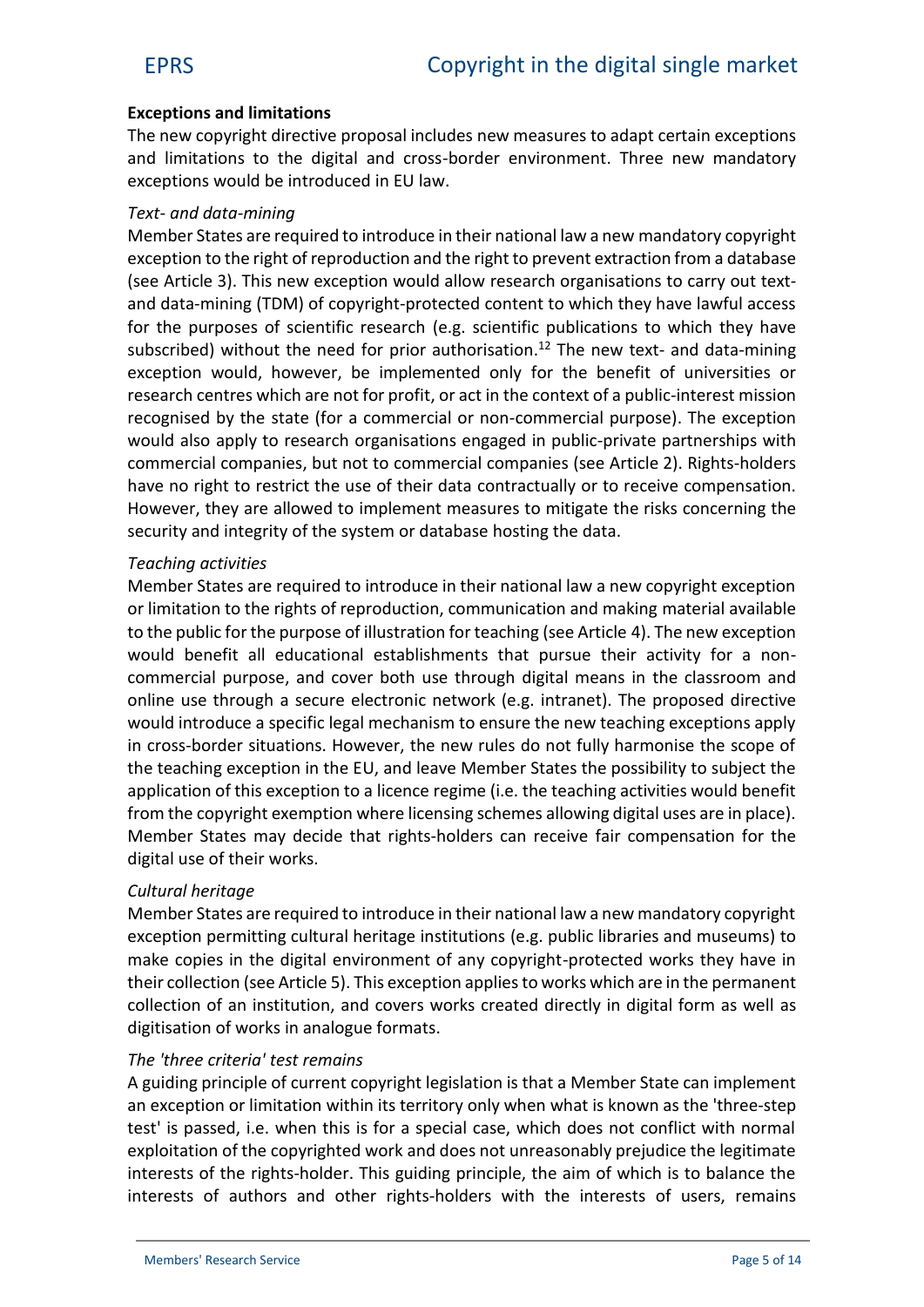applicable to the new exceptions created by the proposed new copyright directive (see Recital 6).

# **Measures to improve licensing practices and ensure wider access to content**

## *Out-of-commerce works*

The new copyright directive would introduce a licensing mechanism for the digitisation and dissemination of out-of-commerce works.<sup>13</sup> Works covered by a licence may be used in all Member States in accordance with the terms of that licence.<sup>14</sup>

## *On-demand services*

The proposed directive intends to facilitate the licensing of audiovisual works available on video-on-demand platforms. To that end, each Member State is required to set up a negotiation mechanism to make it easier to conclude licences for the online exploitation of audiovisual works (see Article 10). This proposal complements the recent proposal to revise the [Audiovisual Media Services Directive,](https://ec.europa.eu/digital-single-market/en/news/proposal-updated-audiovisual-media-services-directive) which requires on-demand providers to ensure their catalogue includes at least 20 % of European content.

## **Publishers' neighbouring right**

## *New right concerning digital uses of press publications*

Copyright primarily protects the authors' (or creators') original literacy, scientific or artistic works, and grants economic rights to rights-holders, giving rise to remuneration for the use of protected works. EU copyright law also grants to film producers, phonogram producers and broadcasting organisations some 'neighbouring rights' (or ancillary rights) which reward their economic and creative contribution in assembling, editing and investing in content. However, so far no such rights for publishers exist, as was confirmed by the Court of Justice of the EU (CJEU) in the *[Reprobel](http://curia.europa.eu/juris/document/document.jsf?text=&docid=171384&pageIndex=0&doclang=en&mode=lst&dir=&occ=first&part=1&cid=162659)* case. To remedy this situation, the Commission therefore proposes to introduce a new related right into EU law that would allow online publishers to copyright 'press publications' (see Article 11).

#### *Scope of the new publishers' right*

Publishers of press publications would be provided with an exclusive related right (for reproduction and making material available to the public) for digital use of their publications. This new right would be granted for a 20-year period to the publishers of 'press publications', defined as journalistic publications only, such as daily newspapers and weekly magazines, but excluding scientific and academic journals. Based on this new right, publishers would be able to conclude licence agreements with news aggregators, for instance. Furthermore, Member States would be able to set in their legislation that, once an author has transferred or licensed a right to a publisher, there is sufficient legal basis for the publisher to claim compensation (see Article 12). The Commission's proposal therefore leaves a margin of manoeuvre for Member States to introduce a compensation mechanism for the benefit of publishers into their national legislation.

**Ancillary rights** have been implemented in two Member States so far. A [law](https://www.gesetze-im-internet.de/englisch_urhg/englisch_urhg.html) enacted in **Germany** in 2013 provides that press publishers must be paid a fee for 'ancillary copyright' when search engines and news aggregators display digital excerpts from newspaper articles. This right does not apply to 'single words or small text excerpts' which can be shown without gaining permission from publishers. In practice however, one of the main stakeholders (Google) refused to negotiate licensing fees and therefore a number of major publishers decided to waive their ancillary right to ensure continued Google indexation.

In **Spain**, the [Copyright Act,](https://www.boe.es/boe/dias/2014/11/05/pdfs/BOE-A-2014-11404.pdf) modified in October 2014, limits the quotation exception and instituted a copyright fee to be paid by online news aggregators to publishers for linking to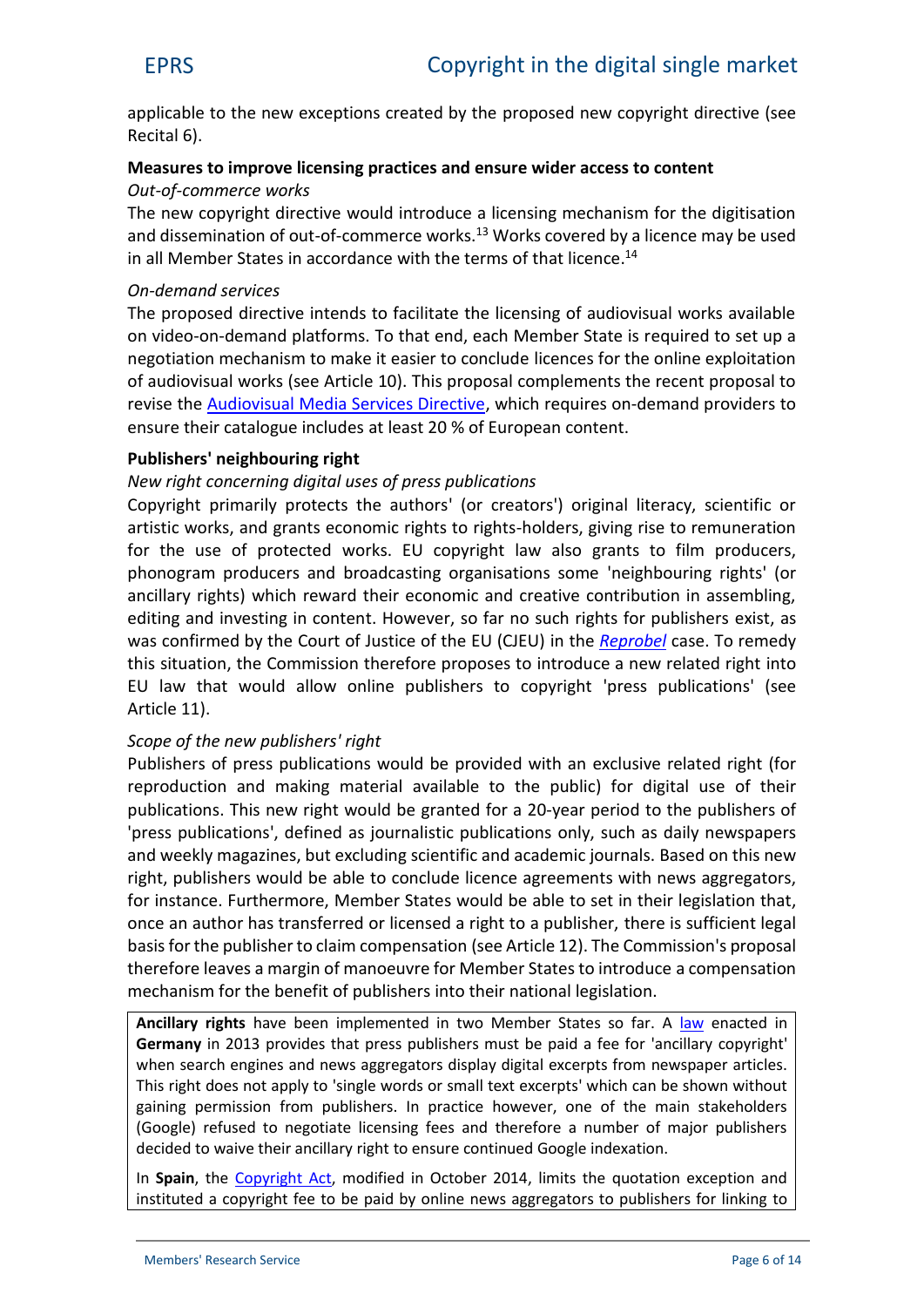their content. Publishers cannot opt out of receiving this fee, and as a result, the Spanish law makes it mandatory to pay the copyright fees to publishers. On 11 December 2014, Google [announced](https://europe.googleblog.com/2014/12/an-update-on-google-news-in-spain.html) that due to this law, it had removed Spanish publishers from Google News and closed the Spanish version of Google News. Academics and commentators have generally been very critical of the Spanish legislation.<sup>15</sup> A [NERA study commissioned by Spanish publishers](http://www.aeepp.com/pdf/InformeNera.pdf) concluded that the introduction of the ancillary right fees had resulted in a negative impact on the publishing sector overall.

## *Exceptions and relationship with authors' rights*

Under the Commission proposal, the new right is subject to the existing copyright exceptions (including an exception for quotation).<sup>16</sup> Furthermore, publishers' rights would apply without prejudice to authors and other creators' rights regarding their individual contributions (news or magazine articles, photographs, videos) that make up the protected content (the final press product).

The proposed directive clarifies that the protection of the new right **does not extend to acts of posting hyperlinks**, which do not constitute communication to the public under current EU law (see Recital 33). This is in line with the recent **CJEU ruling** in *GS [Media](http://curia.europa.eu/juris/document/document.jsf?docid=183124&doclang=EN)* in which the Court held that posting a hyperlink to copyrighted content published online without consent of the copyright holder does not in principal constitute a 'communication to the public'.<sup>17</sup> However, the **exact scope of the new publishers' right still raises some questions**. Several clarifications are needed, including whether or not the new right applies to **publication on blogs**, whether end-users will still be free to use **snippets** (i.e. small fragment of a text) and what type of use is going to be considered **'digital use' of a press publication**.<sup>18</sup>

## **Measures imposed on platforms storing and providing access to user-uploaded content (value gap)**

The Commission proposes to reinforce the position of rights-holders to negotiate and obtain remuneration for the online exploitation of their copyrighted content on video sharing platforms. Providers storing and providing to the public access to 'large amounts of works or other subject-matter uploaded by their users' would be required to take appropriate and proportionate measures to ensure the functioning of agreements concluded with rights-holders to detect when protected content is uploaded by their users, and authorise or remove it (see Article 13). This obligation would apply irrespective of whether or not they benefit from the liability exemption under the E-Commerce Directive. In practice, the Commission's proposal requires information service providers to collaborate with rights-holders to use technologies such as content recognition technologies in order for rights-holders to be informed about the use of their content (see Article 13 and Recital 39).

Article 15 of the E-Commerce Directive **prohibits service providers from implementing general monitoring obligations.** The CJEU ruled in two separate cases (*Scarlet* v. *[SABAM](http://curia.europa.eu/juris/document/document.jsf?text=&docid=115202&pageIndex=0&doclang=EN&mode=doc&dir=&occ=first&part=1&cid=996022)*, 2011 and in *[SABAM](http://curia.europa.eu/juris/document/document.jsf?text=&docid=119512&pageIndex=0&doclang=EN&mode=doc&dir=&occ=first&part=1&cid=996174)* v. *Netlog*, 2012) that the prohibition on general monitoring derives from Articles 8 and 11 of the European Charter of Fundamental Rights, which safeguard personal data and freedom of expression and information, and that a [balance](http://kluwercopyrightblog.com/2012/02/20/sabam-v-netlog-cjeu-c-36010-as-expected/) must be struck between the preventive measures imposed on technical intermediaries and fundamental rights. However, platforms routinely perform monitoring action through **content-recognition technologies** at the request of rights holders or on court injunctions in order to prevent particular infringements. For instance, video sharing platforms like Google and Dailymotion implement sophisticated copyright-management systems (e.g. [Content ID,](https://support.google.com/youtube/answer/2797370?hl=en) Audible Magic, etc.) that provide rights-holders with an automatic means of monetising their content, or for removing it in case of infringement.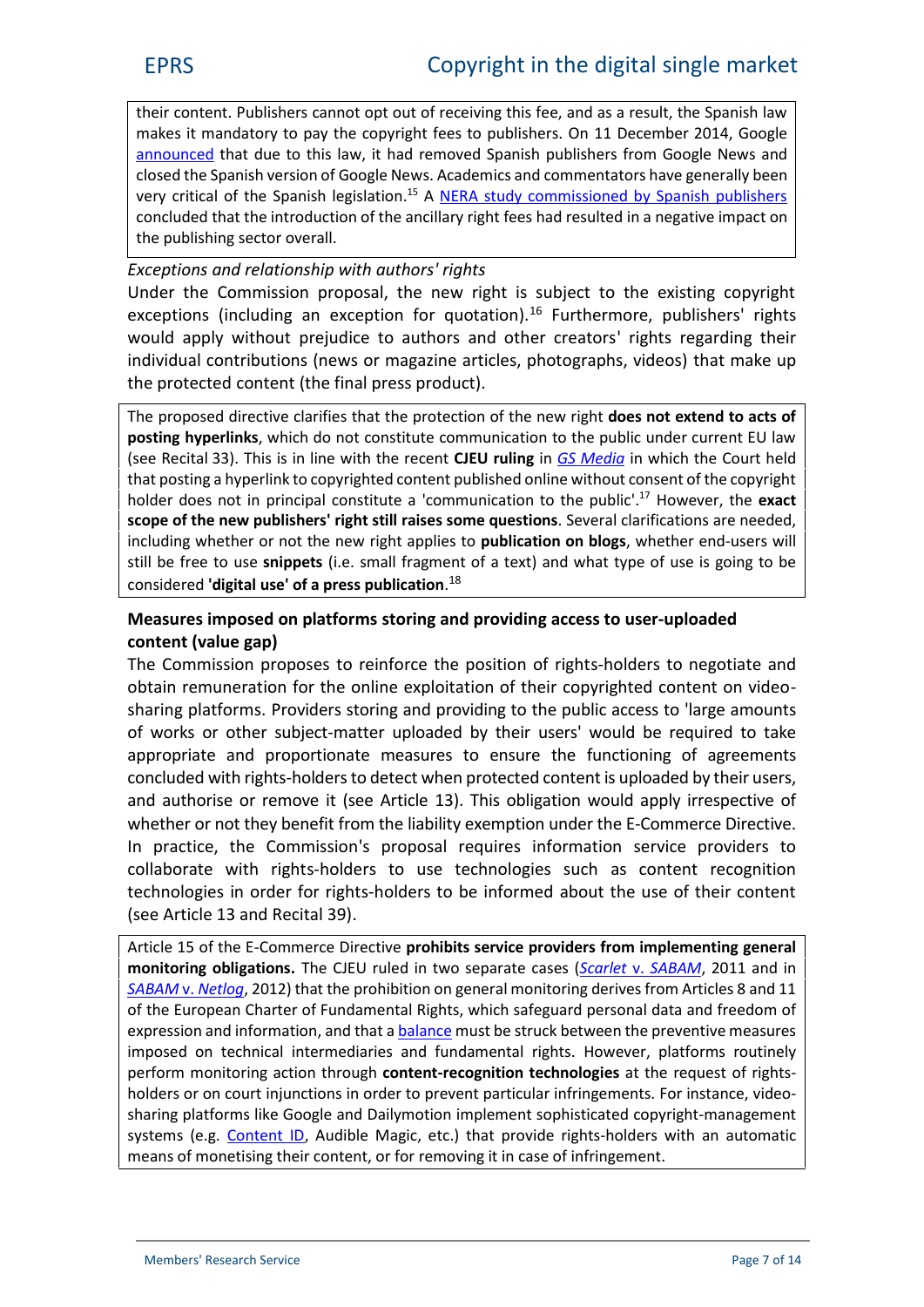#### **Fair remuneration**

The proposed directive requires publishers and producers to be more transparent, and to inform authors and performers on the exploitation of their works and performance – including on the revenue generated  $-$  on a regular basis. A contract-adjustment mechanism (including regarding remuneration) would then be implemented and a voluntary alternative dispute resolution mechanism would be set (see Articles 14-16).

#### **Issues not addressed under the proposed directive**

#### *Freedom of panorama*

According to the Commission's [impact assessment,](https://ec.europa.eu/digital-single-market/en/news/impact-assessment-modernisation-eu-copyright-rules) the first results of the [public](https://ec.europa.eu/digital-single-market/en/news/public-consultation-role-publishers-copyright-value-chain-and-panorama-exception) [consultation](https://ec.europa.eu/digital-single-market/en/news/public-consultation-role-publishers-copyright-value-chain-and-panorama-exception) held between 23 March 2016 and 15 June 2016 do not indicate a need to address problems at EU level, notably because most Member States have incorporated such an exception in their national legislation.

#### *Copy levies*

Concerning private copying, the Commission announced it would continue to assess the need for action, to ensure that the different levy systems in place in Member States do not raise barriers in the single market.

## **National parliaments**

The deadline for the submission of reasoned opinions on the grounds of subsidiarity was 30 November 2016. A number of [national parliaments](http://www.ipex.eu/IPEXL-WEB/dossier/document/COM20160593.do) have examined the proposal, without raising any objections on the grounds of subsidiarity.

## **Stakeholders' views<sup>19</sup>**

#### **Consumers and users' associations**

[Communia,](https://www.communia-association.org/tag/copyright-reform/) an association defending the 'digital public domain', stresses that the Legal Affairs Committee's position amounts to a power grab by rights-holders, who will enjoy much greater control over how people use the internet to communicate, share, create and inform themselves, and warn that is a big step away from an open internet and a huge loss for European cultural diversity and the freedom of expression online. The [European Consumer Organisation](http://www.beuc.eu/publications/meps-let-consumers-down-copyright/html) (BEUC) also criticises the Legal Affairs Committee's report which, they believe means that platforms will need to systematically filter content that users want to upload, resulting in a place where consumers can enjoy sharing creations and ideas turning into an environment that is restricted and controlled. An association supporting civil rights, **EDRi**, stresses that MEPs ignore expert advice and vote for mass internet censorship and highlights [major concerns](https://edri.org/files/copyright/20180626-ReDeconstructing_Article13.pdf) with the text voted by the Legal Affairs Committee. [Creative Commons,](https://creativecommons.org/2018/06/20/european-parliaments-legal-affairs-committee-gives-green-light-to-harmful-link-tax-and-pervasive-platform-censorship/) a non-profit organisation that fosters free sharing and reuse of creativity and knowledge, stresses that Article 11 is ill-suited to address the challenges of supporting quality journalism, and that it will further depress competition and innovation in news delivery. Creative Commons also fear that Article 13 will limit freedom of expression, as the required upload filters will not be able to tell the difference between copyright infringement and permitted uses of copyrighted works under limitations and exceptions.

#### **Authors, publishers and journalists**

The [European Authors'](http://authorsocieties.eu/mediaroom/313/33/Copyright-Directive-GESAC-welcomes-JURI-vote-that-adopted-Article-13) Society (GESAC) welcomes the European Parliament's text, which clarifies that platforms such as YouTube cannot benefit from 'safe harbours' and should remunerate creators fairly. They believe the text provides further legal safeguards and guarantees for consumers to continue to post, access and share the content they enjoy on those platforms. [Europe's leading](http://www.enpa.eu/news/europes-publishers-applaud-meps-support-free-press) newspaper and magazine publishers' associations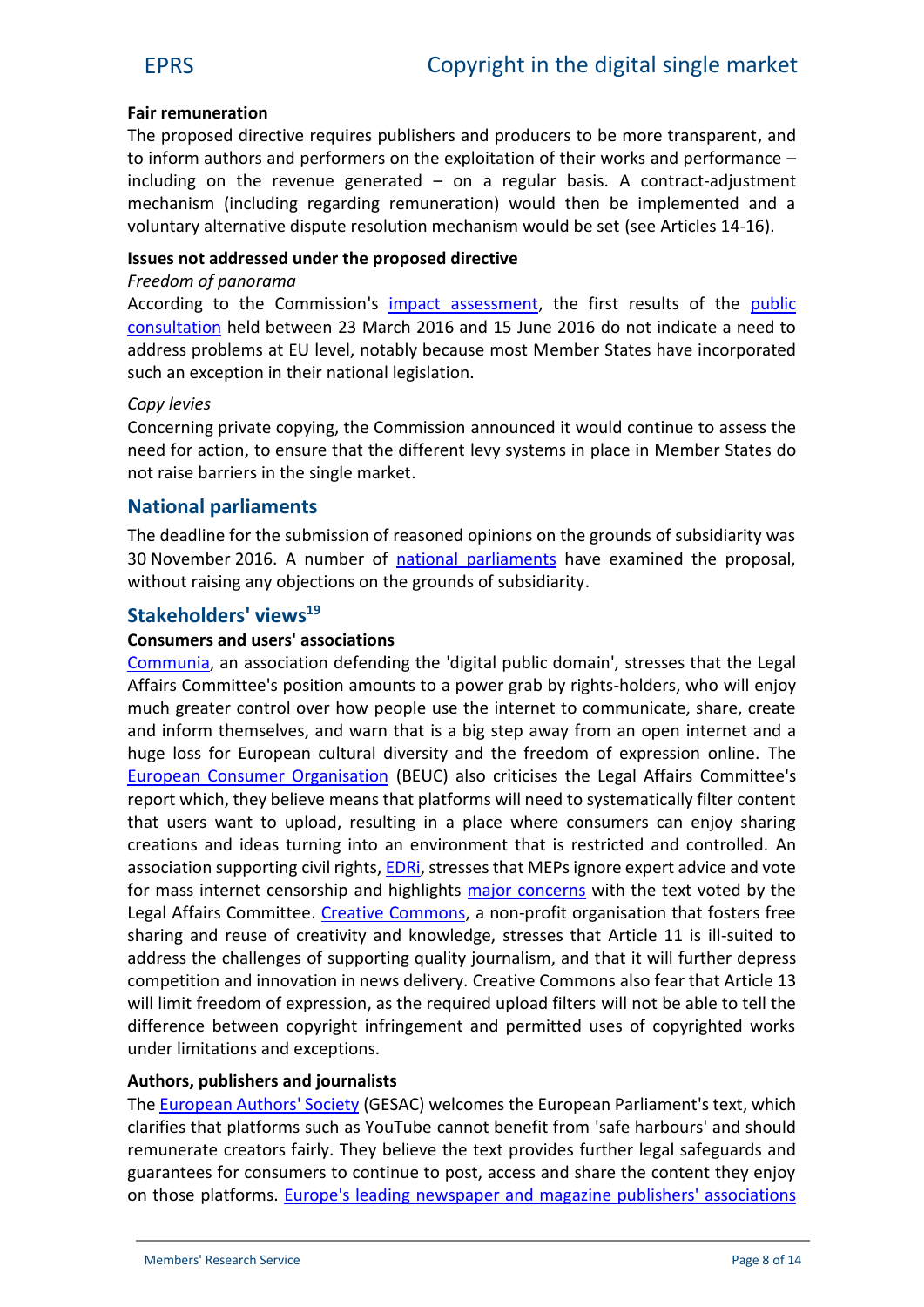applaud the text of the European Parliament's Legal Affairs Committee, on the grounds that it will provide publishers with the legal tools to negotiate remuneration with companies which are monetising their content online, whilst continuing to allow individuals to share links for free. The [Federation of European Publishers](https://fep-fee.eu/PRESS-RELEASE-956) (FEP) also welcomes the Parliament's position on creating copyright exceptions for teachers, students, and cultural heritage institutions, although in their view, the text requires further clarification, especially on the question of the remuneration of publishers when a book is used under an exception (Article 12). The [International and the European](https://europeanjournalists.org/blog/2018/06/21/ep-vote-on-copyright-directive-some-ups-and-downs/) [Federation of Journalists](https://europeanjournalists.org/blog/2018/06/21/ep-vote-on-copyright-directive-some-ups-and-downs/) (IFJ and EFJ) supports the Legal Affairs Committee's position, but is nevertheless concerned that the text adopted provides no real possibility for journalists to receive a share of the benefits of the exploitation of the new right for press publishers.

## **Platforms**

The association representing online platforms, [EDiMA,](http://edima-eu.org/wp-content/uploads/2018/06/EDiMA-reaction-to-JURI-Committee-vote-on-copyright.pdf) believes that the report adopted in committee is irreconcilable with current EU law, unworkable in practice, and that the upload filter and neighbouring right will result in the censorship of free speech online and disintegration of the current internet. The **[Computer and Communications Industry](http://www.ccianet.org/2018/06/european-parliament-committee-vote-on-copyright-ignores-warnings-from-academics-civil-rights-groups-and-online-sector/)** [Association](http://www.ccianet.org/2018/06/european-parliament-committee-vote-on-copyright-ignores-warnings-from-academics-civil-rights-groups-and-online-sector/) (CCIA) stresses that national versions of the publishers'right have already failed in Germany and in Spain, and will undermine free expression online and access to information if mandated at EU-level. They also warn that introducing a general obligation to monitor user-uploaded content will damage European citizens' fundamental rights and undermine platforms' limited liability regime, which is a legal cornerstone for the European digital sector. [Digital Europe](http://www.digitaleurope.org/DesktopModules/Bring2mind/DMX/Download.aspx?Command=Core_Download&entryID=2689&language=en-US&PortalId=0&TabId=353) believes that the European Parliament has missed an opportunity to achieve a meaningful and forward-looking solution on text- and data mining, which is fundamental for innovation, growth and research in artificial intelligence, and that the proposed solution will increase fragmentation among Member States. Digital Europe also fears that the new right for press publications and believes that the liability regime with content filtering will damage, rather than aid, the online and creative market.

#### **Libraries, cultural heritage and research and scientific institutions**

[A large group of](http://eare.eu/assets/uploads/2018/03/OpenLetter-to-JURI-Committee-on-TDM_26March2018.pdf) organisations representing universities and research organisations (as well as industry players) warns that the scope of application of the text- and data-mining exception proposed by the Commission is too narrow, and also warns that limiting the ability of private companies to carry out TDM in Europe will negatively impact research on artificial intelligence. The [European Bureau of Library, Information and Documentation](http://www.eblida.org/news/shambolic-juri-committee-vote-on-copyright.html) [Associations](http://www.eblida.org/news/shambolic-juri-committee-vote-on-copyright.html) (EBLIDA) welcomes some parts of the text agreed by the EP committee, especially the creation of a mandatory copyright exception for text- and data-mining for the purposes of scientific research by research organisations. However, they oppose other provisions, including Article 11 which, in their view, creates legal uncertainty as additional rights clearances could now be required to link to news content, which could badly impact sharing and linking to news articles.

## **Academic views**

## **Press publishers' right (Article 11)**

With regard to the publishers' ancillary right, the [European Copyright Society,](https://zenodo.org/record/56650/files/CREATe-Working-Paper-2016-09.pdf) when assessing the Commission's public consultation, argued that the rationale for creating neighbouring rights for publishers is limited. In their view, extending neighbouring rights to publishers by equating them with phonogram producers would be unjustified, given that publishing requires very limited upfront investment in technical infrastructure. In addition, creating an extra layer of rights would generate legal complexity and even have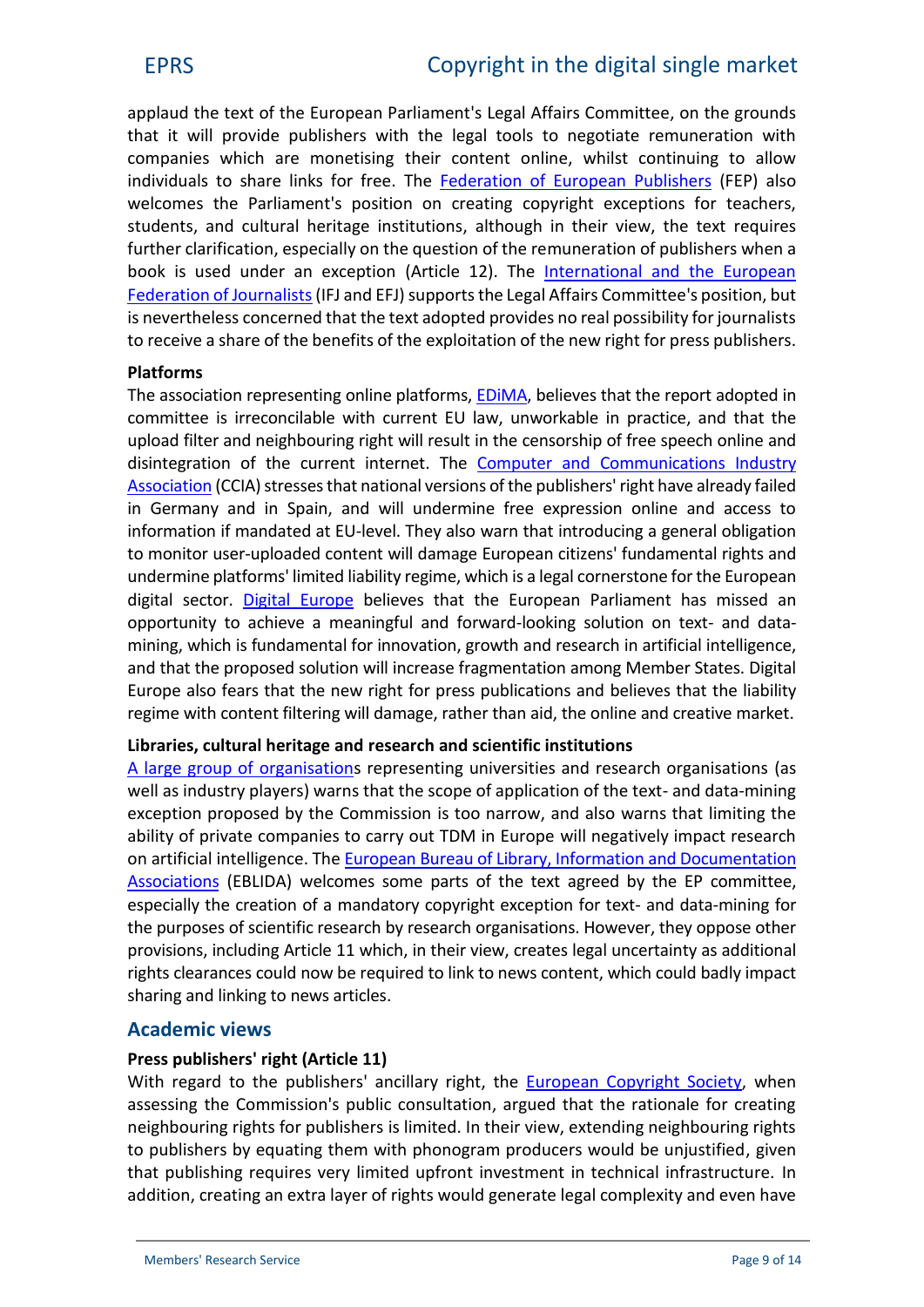detrimental impact on EU research policy's open access strategy. Furthermore, the European Copyright Society warned that the recent attempts to introduce ancillary rights for press publishers in Germany and Spain involved serious regulatory design flaws, and unintended consequences.<sup>20</sup> Other [scholars](http://ipkitten.blogspot.be/2016/10/the-proposed-press-publishers-right-is.html) have questioned the practical benefits of creating a new right for press publishers.<sup>21</sup>

A group of more than 160 scholars have signed a [petition](https://www.ivir.nl/academics-against-press-publishers-right/) against the text proposed by rapporteur Axel Voss (EPP, Germany) and adopted by the Legal Affairs Committee. A particular criticism is that the European Parliament's text extends the press publisher rights to 'news agencies' and expands the rights conferred beyond 'reproduction' and 'making available' to encompass rental, lending and other forms of distribution to the public, thereby creating an unwaivable right to fair and equitable remuneration for all the use of their publications for the benefit of press publishers.

A [study](http://www.europarl.europa.eu/RegData/etudes/STUD/2017/596810/IPOL_STU%282017%29596810_EN.pdf) from the Policy Department for Citizens' Rights and Constitutional Affairs of the European Parliament concludes that there are real concerns surrounding the uncertain effects of the right*,* and propose*s* not creating a *sui generis* right*,* but instead a presumption that press publishers are entitled to copyright/use such rights in the contents of their publications.

## **Value gap (Article 13)**

With regard to measures imposed on platforms, a group of [academics](http://papers.ssrn.com/sol3/papers.cfm?abstract_id=2850483) considers that requiring providers of intermediary services to use automated means (such as Content ID-type technologies) to detect systematically unlawful content amounts to imposing a general monitoring obligation on these providers to actively monitor all the data of all of their users. They argue that Article 13, in its current wording, contradicts Article 15 of the E-Commerce Directive, the CJEU case law forbidding the imposition on providers of such a general monitoring obligation and is contrary to the [European Charter of Fundamental](http://www.europarl.europa.eu/charter/pdf/text_en.pdf) [Rights.](http://www.europarl.europa.eu/charter/pdf/text_en.pdf) Maintaining the prohibition against general monitoring obligations would, in their view, preserve legal certainty, encourage innovation and safeguard internet users' human rights. Furthermore, other [academics](http://copyrightblog.kluweriplaw.com/2017/10/19/recommendation-measures-safeguard-fundamental-rights-open-internet-framework-eu-copyright-reform/) have argued that monitoring measures imposed on platforms are ill-conceived, badly worded and incompatible with established law.

A group of more than 70 academics and [internet experts](https://www.eff.org/deeplinks/2018/06/internet-luminaries-ring-alarm-eu-copyright-filtering-proposal) have issued a letter outlining the danger of Article 13 and stress that, while filtering may pose little impediment to the largest platforms such as YouTube (which already uses its Content ID system to filter content), the law will create an expensive barrier to entry for smaller platforms and start ups, which may choose to establish or move their operations overseas to avoid the European law. Furthermore, they warn that many harmless uses of copyright works (in [memes,](https://www.plagiarismtoday.com/2013/05/07/copyright-memes-and-the-perils-of-viral-content/) [mashups,](https://www.jipitec.eu/issues/jipitec-5-3-2014/4094) and [remixes\)](http://www.wipo.int/wipo_magazine/en/2015/03/article_0006.html) may be considered by the filtering techniques as infringing copyright, which would radically curtail the scope of freedom of expression in Europe. The Special Rapporteur of the United Nations on the promotion and protection of the right to freedom of opinion and expression also highlighted [concerns](https://www.ohchr.org/Documents/Issues/Opinion/Legislation/OL-OTH-41-2018.pdf) regarding the negotiated text.

Other academics [believe](http://copyrightblog.kluweriplaw.com/2017/04/10/comments-value-gap-provisions-european-commissions-proposal-directive-copyright-digital-single-market-article-13-recital-38/) that that the Commission's proposal does not establish general monitoring obligations for service providers and therefore is consistent with Article 15 of the E-Commerce Directive. Finally, it has been [argued](http://copyrightblog.kluweriplaw.com/2017/09/08/compromising-digital-single-market-quick-look-estonian-presidency-proposals-art-13/) that it would be more efficient to tackle the 'value gap' through harmonising and standardising the current [notice and](http://www.openforumeurope.org/wp-content/uploads/2016/05/White-Paper-Intermediary-Liablity.pdf) [action mechanisms](http://www.openforumeurope.org/wp-content/uploads/2016/05/White-Paper-Intermediary-Liablity.pdf) (to remove illegal online content), rather than by implementing a filtering obligation.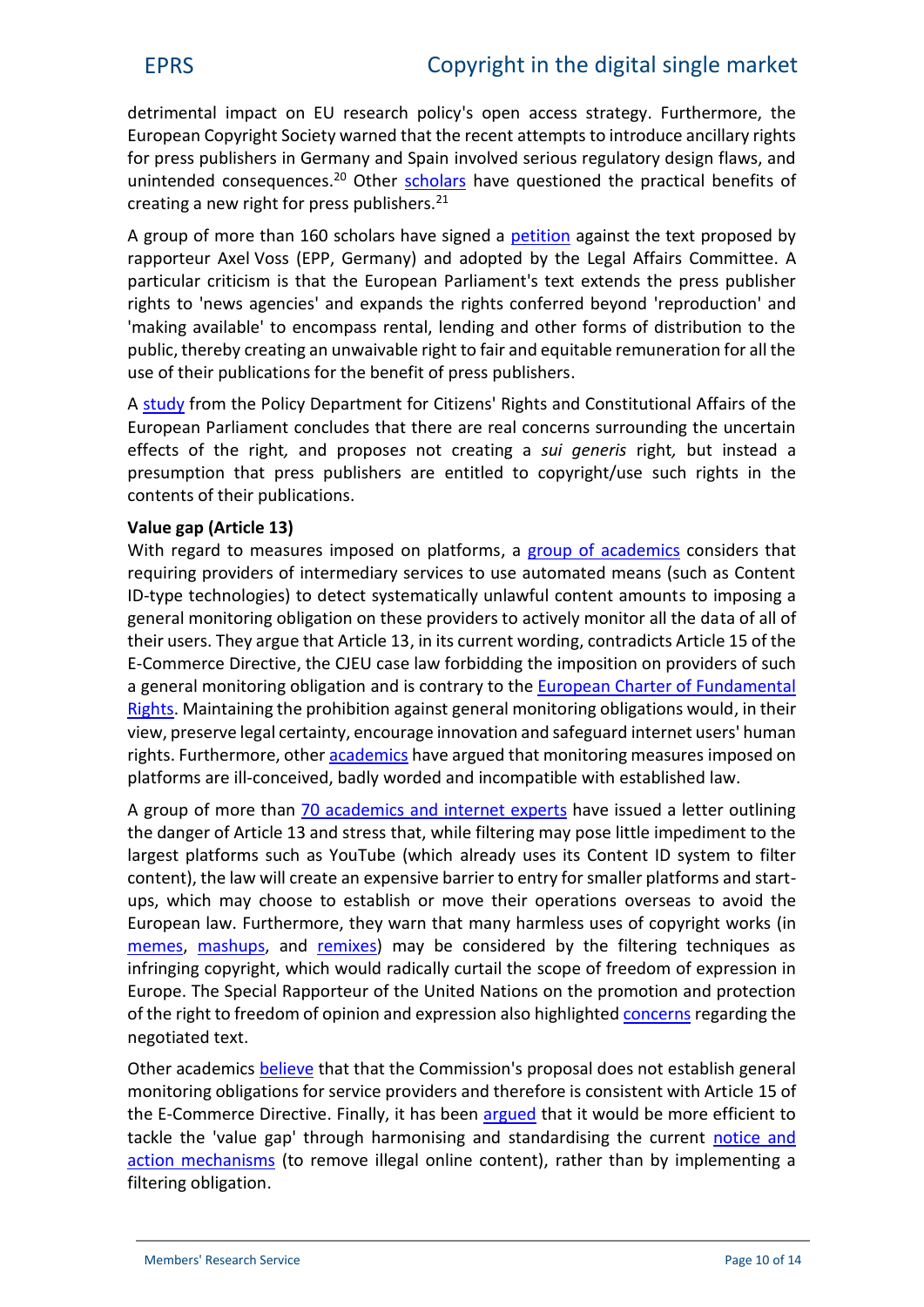## **Text- and data-mining (Article 3)**

Several academics argue that the scope of the text- and data-mining exception should be broader. A study for the Policy Department for Citizens' Rights and Constitutional Affairs of the European Parliament [warns](http://www.europarl.europa.eu/RegData/etudes/BRIE/2018/604942/IPOL_BRI(2018)604942_EN.pdf) that if the scope of the TDM exception is too narrow this risks stifling innovation coming from research organisations or businesses. Another study prepared for the Policy Department for Citizens' Rights and Constitutional Affairs of the European Parliament [argues](http://www.europarl.europa.eu/RegData/etudes/IDAN/2018/604941/IPOL_IDA(2018)604941_EN.pdf) for an extended scope for the TDM exception, beyond research organisations, to cover all those enjoying lawful access to materials (including to start-ups and journalists), and call for an exception applicable both to commercial and non commercial uses. In their study for the Max Planck Institute, Reto Hilty and Heiko Richter suggest allowing the TDM exception so that everyone can carry out TDM on lawfully accessible content, as well as permitting research organisation TDM on content to which they do not have lawful access.

## **Legislative process**

#### **Council's position**

The legislative proposal has been under discussion in the Council since November 2016. After protracted negotiations to find a compromise between the Member States, the Council reached an agreement on a [general approach](http://www.consilium.europa.eu/media/35373/st09134-en18.pdf) on 25 May 2018. The main points of discussion concerned:

## *Text and data mining (Article 3)*

As proposed by the Commission, the Council agrees with the creation of a mandatory copyright exception for text and data mining in the field of scientific research (Article 3). However, the Council stresses that data-mining techniques are widely used both by private and public entities to analyse large amounts of data, for instance for providing government services, taking complex business decisions and developing new applications or technologies. The Council therefore wants to introduce an optional exception (Article 3a) for enabling public and private entities to use mining techniques to access data which are lawfully accessible (for instance when they are freely available to the public online).

#### *Press publishers' right (Article 11)*

As proposed by the Commission, the Council agrees with the creation of a new right protecting the online use of press publications. However, the Council wants to limit the scope of application of the right, which would not apply to 'uses of insubstantial parts of press publication'. Moreover the copyright protection on such rights would only last one year, instead of 20 years as proposed by the Commission.

#### *Value gap (Article 13)*

As proposed by the Commission, the Council agrees with imposing monitoring obligations on online content sharing service providers. However, the Council goes beyond the Commission's proposal, since it considers that those providers would perform an 'act of communication to the public' when their users upload content protected by copyright and make it available to the public and would not, as a matter of principle, be eligible to the exemption of liability provided by the E-Commerce Directive (for the content infringing copyright uploaded by their users). However, online providers would not be held liable if they demonstrate that they have acted in a diligent manner and made their best efforts to prevent infringed content on their platform, acting expeditiously to remove or disable access to this material.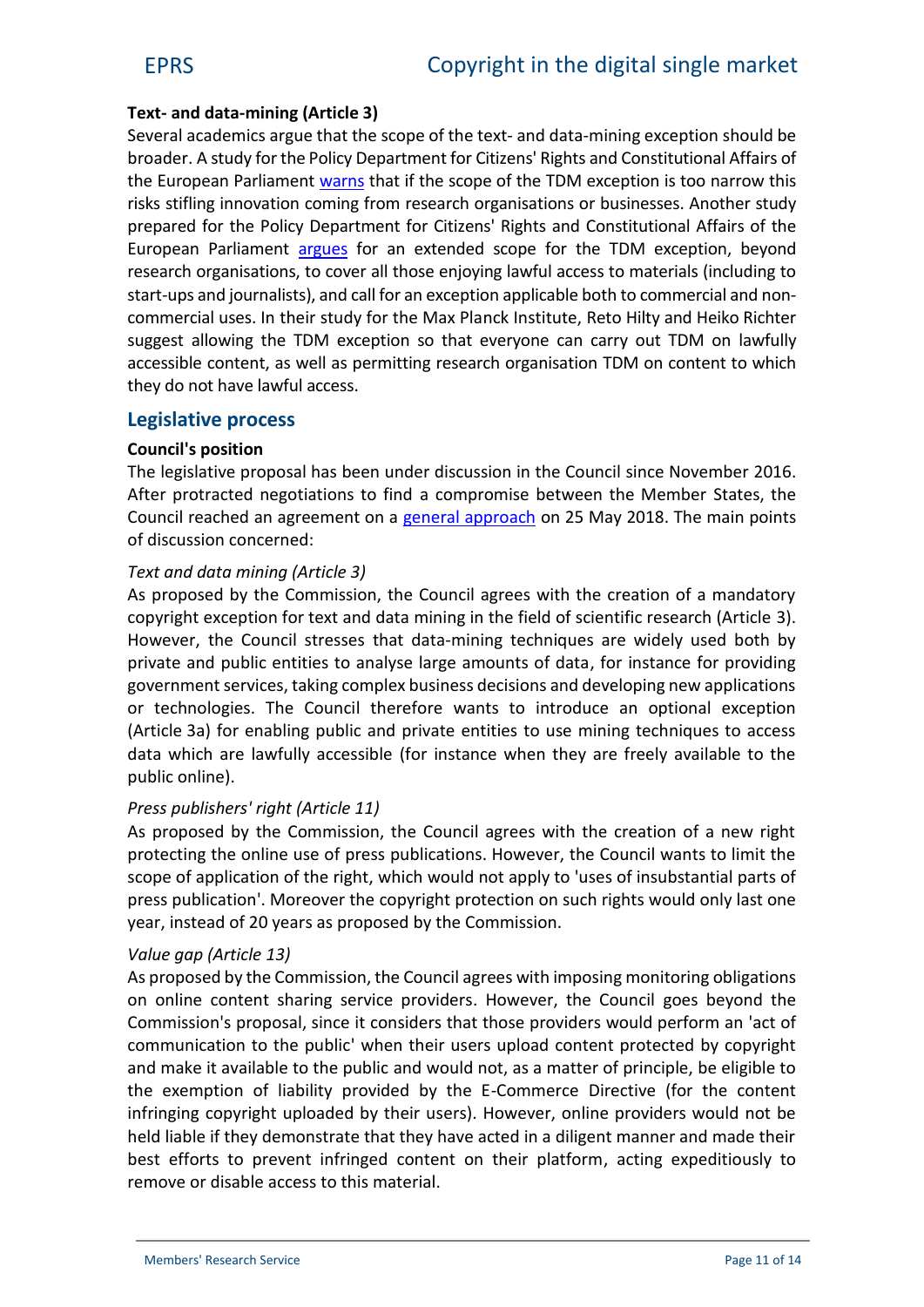## **European Parliament Legal Affairs Committee's position**

The proposal for a directive on copyright in the digital single market was referred to the European Parliament Committee on Legal Affairs (JURI). On 12 October 2016, the JURI Committee appointed Therese Comodini Cachia (EPP, Malta) as rapporteur. In June 2017, Axel Voss (EPP, Germany) was appointed rapporteur as a replacement for Comodini Cachia. The JURI committee approved the Voss [report](http://www.europarl.europa.eu/sides/getDoc.do?type=REPORT&mode=XML&reference=A8-2018-0245&language=EN) on 20 June 2018, in a tight vote (14 votes to 9 with 2 abstentions), and by the same majority, adopted a decision to enter into negotiations with the Council. The latter needs now to be confirmed in plenary before negotiations can begin. The main points of discussion concerned:

## *Text and data mining (Article 3)*

As proposed by the Commission, the European Parliament agrees with the creation of a mandatory copyright exception for text- and data-mining in the field of scientific research. However, in line with the Council's position, the EP also wishes to introduce an optional exception (Article 3a) to enable public and private entities to use mining techniques to access lawfully accessible data.

## *Press publishers' right (Article 11)*

As proposed by the Commission, the European Parliament agrees with the creation of a new right protecting the online use of press publications. The rapporteur's compromise amendment was adopted by the Legal Affairs Committee with a slim majority, and introduced some substantive amendments. The new right for press publishers would be granted for a five-year period (and not for 20 years as proposed by the Commission) and the text clarifies that such a right would not apply to hyperlinks.

#### *Value gap (Article 13)*

As proposed by the Commission, the Parliament agrees with imposing monitoring obligations on online content sharing service providers.<sup>22</sup> The text from the Legal Affairs Committee states that such providers perform an 'act of communication to the public' and therefore they are required to conclude a fair and appropriate licensing agreement with right-holders in order not to be held liable for the content (that infringes copyright) uploaded by their users. In the absence of licensing agreements, they are required to take appropriate and proportionate measuresto deter the availability of the content infringing copyright. The text indicates that such measures would not require implementation of a general monitoring obligation, in accordance with the E-Commerce Directive, and that effective and expeditious complaints and redress mechanisms are put in place (including access to a court or a relevant judicial authority).

## **EP supporting analysis**

[The Exception for Text and Data Mining \(TDM\) in the Proposed Directive on Copyright in the](http://www.europarl.europa.eu/RegData/etudes/BRIE/2018/604942/IPOL_BRI(2018)604942_EN.pdf) [digital single market](http://www.europarl.europa.eu/RegData/etudes/BRIE/2018/604942/IPOL_BRI(2018)604942_EN.pdf) - Technical Aspects, Policy Department for Citizens' Rights and Constitutional Affairs, European Parliament, 2018.

The Exception for [Text and Data Mining \(TDM\) in the Proposed Directive on Copyright in the](http://www.europarl.europa.eu/RegData/etudes/IDAN/2018/604941/IPOL_IDA(2018)604941_EN.pdf) [digital single market-Legal Aspects,](http://www.europarl.europa.eu/RegData/etudes/IDAN/2018/604941/IPOL_IDA(2018)604941_EN.pdf) Policy Department for Citizens' Rights and Constitutional Affairs, European Parliament, 2018.

[Strengthening the Position of Press Publishers and Authors and Performers in the Copyright](http://www.refreg.ep.parl.union.eu/RegData/etudes/STUD/2017/596810/IPOL_STU(2017)596810_EN.pdf) [Directive,](http://www.refreg.ep.parl.union.eu/RegData/etudes/STUD/2017/596810/IPOL_STU(2017)596810_EN.pdf) Policy Department for Citizens' Rights and Constitutional Affairs, European Parliament, 2017.

[The proposed Directive on Copyright in the](http://www.refreg.ep.parl.union.eu/RegData/etudes/BRIE/2017/596835/IPOL_BRI(2017)596835_EN.pdf) digital single market (Articles 11, 14 and 16) [Strengthening the Press Through Copyright,](http://www.refreg.ep.parl.union.eu/RegData/etudes/BRIE/2017/596835/IPOL_BRI(2017)596835_EN.pdf) Policy Department for Citizens' Rights and Constitutional Affairs, European Parliament, 2017.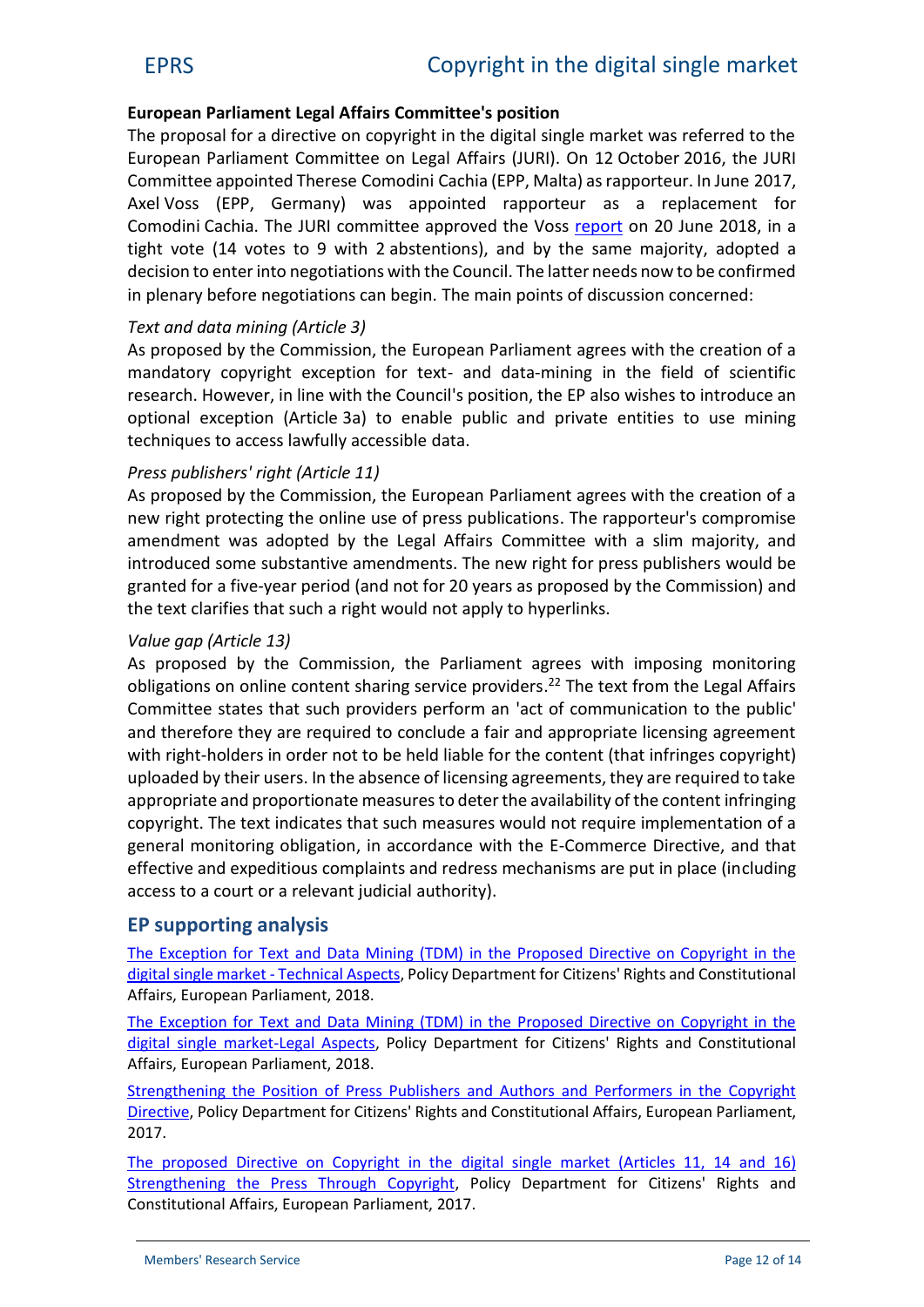Legal analysis [with focus on Article 11 of the proposed Directive on Copyright in the Digital](http://www.refreg.ep.parl.union.eu/RegData/etudes/BRIE/2017/596834/IPOL_BRI(2017)596834_EN.pdf) [Market,](http://www.refreg.ep.parl.union.eu/RegData/etudes/BRIE/2017/596834/IPOL_BRI(2017)596834_EN.pdf) Policy Department for Citizens' Rights and Constitutional Affairs, European Parliament, 2017.

Eisele, K., and Tack, N., [Modernisation of EU copyright rules: Initial Appraisal of a European](http://www.eprs.sso.ep.parl.union.eu/lis/lisrep/13-EPRS-publications/2016/EPRS_BRIE_593799_Modernisation_EU_copyright_rules.pdf) [Commission Impact Assessment,](http://www.eprs.sso.ep.parl.union.eu/lis/lisrep/13-EPRS-publications/2016/EPRS_BRIE_593799_Modernisation_EU_copyright_rules.pdf) EPRS, European Parliament, 2016.

Reynolds, S., [Review of the EU Copyright Framework: European Implementation Assessment,](http://www.europarl.europa.eu/RegData/etudes/STUD/2015/558762/EPRS_STU(2015)558762_EN.pdf) EPRS, European Implementation Assessment Study, European Parliament, October 2015.

Madiega, T., [EU copyright reform: revisiting the principle of territoriality,](http://www.europarl.europa.eu/RegData/etudes/BRIE/2015/568348/EPRS_BRI%282015%29568348_EN.pdf) EPRS, European Parliament, September 2015.

#### **Other sources**

[Copyright in the digital single market,](http://www.europarl.europa.eu/oeil/popups/ficheprocedure.do?reference=2016/0280(COD)&l=en) European Parliament, Legislative Observatory (OEIL).

R, Hilty and H, Richter., [Position Statement of the Max Planck Institute for Innovation and](https://papers.ssrn.com/sol3/papers.cfm?abstract_id=2900110) [Competition on the Proposed Modernisation of European Copyright Rules Part B Exceptions and](https://papers.ssrn.com/sol3/papers.cfm?abstract_id=2900110) Limitations (Art. 3 – [Text and Data Mining\),](https://papers.ssrn.com/sol3/papers.cfm?abstract_id=2900110) January 2017.

Angelopoulos, C., [EU Copyright Reform: Outside the Safe](http://kluwercopyrightblog.com/2016/10/06/eu-copyright-reform-outside-safe-harbours-intermediary-liability-capsizes-incoherence/) Harbours, Intermediary Liability [Capsizes into Incoherence,](http://kluwercopyrightblog.com/2016/10/06/eu-copyright-reform-outside-safe-harbours-intermediary-liability-capsizes-incoherence/) October 2016.

Kretschmer, M.; Dusollier, S; Geiger, C.; Hugenholtz, P.B., [The European Commission's public](https://zenodo.org/record/56650/files/CREATe-Working-Paper-2016-09.pdf) [consultation on the role of publishers in the copyright value chain: a response by the European](https://zenodo.org/record/56650/files/CREATe-Working-Paper-2016-09.pdf) [Copyright Society,](https://zenodo.org/record/56650/files/CREATe-Working-Paper-2016-09.pdf) EIPR 2016, 38(10), pp. 591-595.

Montagnani, L., [The EU Consultation on ancillary rights for publishers and the panorama](http://kluwercopyrightblog.com/2016/09/20/the-eu-consultation-on-ancillary-rights-for-publishers-and-the-panorama-exception-modernising-copyright-through-a-one-step-forward-and-two-steps-back-approach/) [exception: Modernising Copyright through a](http://kluwercopyrightblog.com/2016/09/20/the-eu-consultation-on-ancillary-rights-for-publishers-and-the-panorama-exception-modernising-copyright-through-a-one-step-forward-and-two-steps-back-approach/) 'one step forward and two steps back' approach, 20 September 2016.

Rosati, E., [Neighbouring Rights for Publishers: Are National and \(Possible\) EU Initiatives Lawful?](http://link.springer.com/article/10.1007/s40319-016-0495-4) International Review of Intellectual Property and Competition Law, August 2016, pp. 569–594.

Senftleben, M., [Copyright Reform, GS Media and Innovation Climate in the EU](https://papers.ssrn.com/sol3/papers.cfm?abstract_id=2865258) – Euphonious [Chord or Dissonant Cacophony?,](https://papers.ssrn.com/sol3/papers.cfm?abstract_id=2865258) November 2016.

Shapiro, T., 'EU copyright will never be the same: a comment on the proposed Directive on copyright for the digital single market (DSM)', European Intellectual Property Review, 2016, pp. 771-776.

Stalla-Bourdillon, S. and others, [Open Letter to the European Commission](http://papers.ssrn.com/sol3/papers.cfm?abstract_id=2850483) - On the Importance of [Preserving the Consistency and Integrity of the EU](http://papers.ssrn.com/sol3/papers.cfm?abstract_id=2850483) *Acquis* Relating to Content Monitoring within [the Information Society,](http://papers.ssrn.com/sol3/papers.cfm?abstract_id=2850483) 30 September 2016.

# **Endnotes**

- <sup>1</sup> See European Commission *impact [assessment](https://ec.europa.eu/digital-single-market/en/news/impact-assessment-modernisation-eu-copyright-rules)* at pp. 80-81 and 87-90, and EPRS [Review of the EU Copyright](http://www.europarl.europa.eu/RegData/etudes/STUD/2015/558762/EPRS_STU(2015)558762_EN.pdf) [Framework: European Implementation Assessment](http://www.europarl.europa.eu/RegData/etudes/STUD/2015/558762/EPRS_STU(2015)558762_EN.pdf).
- <sup>2</sup> See **[Impact assessment](https://ec.europa.eu/digital-single-market/en/news/impact-assessment-modernisation-eu-copyright-rules)** at pp. 52-55.
- <sup>3</sup> See **[Impact assessment](https://ec.europa.eu/digital-single-market/en/news/impact-assessment-modernisation-eu-copyright-rules)** at pp. 65-69.
- <sup>4</sup> See [PwC Entertainment and media Outlook 2016-2020.](http://www.pwc.com/gx/en/industries/entertainment-media/outlook/segment-insights/newspaper-publishing.html)
- <sup>5</sup> See **[Impact assessment](https://ec.europa.eu/digital-single-market/en/news/impact-assessment-modernisation-eu-copyright-rules)** at pp. 155-160.
- <sup>6</sup> The CJEU has ruled that publishers are not rights-holders under current EU law and as a result the lawfulness of mechanisms allowing publishers to receive compensation for uses of their publications under exceptions and limitation (e.g. private copy) have been questioned (see [Hewlett-Packard and others,](http://curia.europa.eu/juris/document/document.jsf?docid=171384&doclang=EN) C-572/13).
- <sup>7</sup> See **[Impact assessment](https://ec.europa.eu/digital-single-market/en/news/impact-assessment-modernisation-eu-copyright-rules)** at p. 160.
- <sup>8</sup> See [Impact assessment](https://ec.europa.eu/digital-single-market/en/news/impact-assessment-modernisation-eu-copyright-rules) at pp. 137-144.
- <sup>9</sup> See **[Impact assessment](https://ec.europa.eu/digital-single-market/en/news/impact-assessment-modernisation-eu-copyright-rules)** at pp. 173-177.
- <sup>10</sup> See B. Hugenholtz, [Codes of Conduct and Copyright Enforcement in Cyberspace,](http://www.ivir.nl/publicaties/download/919) in Copyright Enforcement and the Internet (ed. Stamatoudi), 2010. See also C. Angelopoulos, [Beyond the safe harbours: harmonising substantive](http://www.ivir.nl/publicaties/download/1087) [intermediary liability for copyright infringement in Europe](http://www.ivir.nl/publicaties/download/1087).